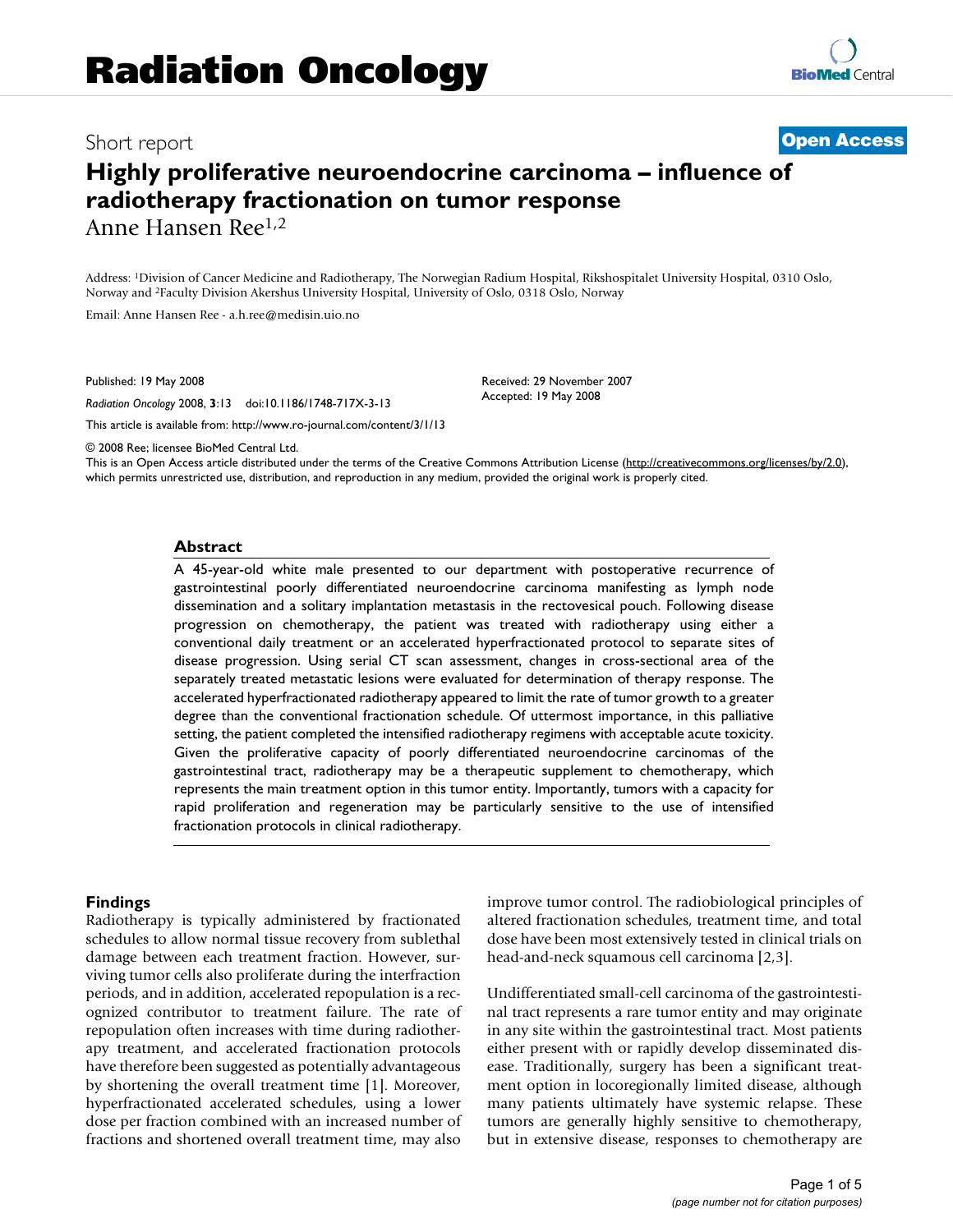usually of short duration, and progression after first-line therapy is often aggressive [4]. Available data on clinical situations for which radiotherapy may be of benefit, is principally as part of the management of patients with limited-stage disease of the esophagus, stomach, or rectum [4,5].

A 45-year-old white male, never-smoker, presented to a local hospital with a 1-month history of intermittent bleedings per rectum. His medical background was unremarkable. Lower endoscopy revealed an ulcer in the terminal ileum adjacent to the ileocecal valve, and the patient proceeded to resection of the terminal ileum and right hemicolon. Histological examination (See additional file 1: Histology of the primary tumor surgical specimen) confirmed a transmural small-cell carcinoma containing nests of abnormal tubular and glandular structures, associated with vessel invasion, abundant in mitotic figures and with high Ki67 proliferation index (90%), and showing immunohistochemical positivity for synaptophysin and chromogranin and lymph node involvement, consistent with a poorly differentiated neuroendocrine carcinoma of the gastrointestinal tract [6,7].

The patient was referred to our department four months after the abdominal surgery when abdominal-pelvic CT scanning had revealed an enlarged, retroperitoneal lymph node (16 mm  $\times$  18 mm in the transverse view) located between the abdominal aorta and inferior vena cava and a lesion with peripheral contrast enhancement and decreased central density (19 mm  $\times$  32 mm in the transverse view) located in the rectovesical pouch. Because of waiting time until admittance, a new CT scan was performed (51 days after the previous, which was defined as the day of disease relapse), confirming an additional  $\geq 2$ fold increases of cross-sectional lesion area (Figure 1). The patient proceeded to ultrasound-guided biopsy confirmation of the retroperitoneal nodal relapse prior to commencing chemotherapy consisting of etoposide (100 mg/  $m<sup>2</sup>$  daily, on days 1–3) and cisplatin (45 mg/m<sup>2</sup> daily, on days 2–3) in 4-week cycles (Figure 1; EP: etoposide/cisplatin). CT evaluation of tumor response was initially performed after every two treatment cycles. Both pathologic lesions showed significant initial responses; however, disease progression was noted at the retroperitoneal region after the sixth cycle (Figure 1), resulting in discontinuation of the etoposide/cisplatin chemotherapy. Following additional CT evidence of disease progression (266 days after the diagnosis of disease relapse), the patient proceeded to second-line temozolomide chemotherapy, according to clinical experience from Uppsala University Hospital in Sweden [8]; however, both the retroperitoneal and the pelvic lesions progressed on this treatment (Figure 1; tem: temozolomide).

Given the insensitivity to chemotherapy, the patient was assessed for palliative radiotherapy to facilitate pain control at the retroperitoneal site (See additional file 2: Abdominal CT scan 364 days after the diagnosis of disease relapse). To take account of the high proliferation index noted in the initial and repeat biopsy specimens, a hyperfractionated accelerated protocol was considered to be of therapeutic benefit. Provided a tolerance of 50 Gy with conventional fractionation (2 Gy daily) for the spinal cord and intestines, if one-third of the small bowel is exposed, and an  $\alpha/\beta$  ratio of 3 for these tissues, 37 fractions of 1.5 Gy might be tolerated. Hence, the patients proceeded to a treatment schedule of 48 Gy delivered in 16 treatment days with twice daily fractionation, using anterior-posterior radiation fields (Figure 1; RT TV1: radiotherapy, target volume 1). An abdominal-pelvic CT scan at two months after completion of the radiotherapy (474 days after the diagnosis of disease relapse) showed disease stabilization at the retroperitoneal site (Figure 1).

Following the retroperitoneal radiation course, the patient experienced voiding difficulties, consistent with pelvic disease progression with tumor extension to the seminal vesicles and the anterior rectal wall shown on the CT scan, and additional MRI confirmed tumor infiltration at the prostatic urethral lobe and posterior bladder wall (See additional file 3: Pelvic MRI examination 492 days after the diagnosis of disease relapse). Additional disease progression was noted in the left supraclavicular fossa. A trial of repeat etoposide/cisplatin chemotherapy was commenced; however, disease progression was noted and the disease was deemed to be refractory to chemotherapy (Figure 1; EP: etoposide/cisplatin).

Further radiotherapy to the two sites of progressive disease was considered with the goals of symptom control and disease constraints. The macroscopic pelvic tumor was treated using a conventional fractionation protocol to a total dose of 50 Gy (2 Gy in daily fractions) using anterior-posterior radiation fields (Figure 1; RT TV2: radiotherapy, target volume 2). However, at treatment completion, the patient could no longer control micturition or defecation, which was clinically interpreted as pelvic disease progression. The supraclavicular lymph node metastases were subsequently treated using a CT-planned approach to 51 Gy using a hyperfractionated accelerated protocol (1.5 Gy twice daily fractionation in 17 treatment days) (Figure 1; RT TV3: radiotherapy, target volume 3). Towards the end of this treatment, the patient experienced Common Toxicity Criteria Grade 1 pharyngeal toxicity. Repeat CT examination (646 days after the diagnosis of disease relapse) confirmed disease progression at the pelvic site, whereas a mixed response, in part with disease stabilization, was observed at the supraclavicular site (Figure 1). This pattern of differential response was documented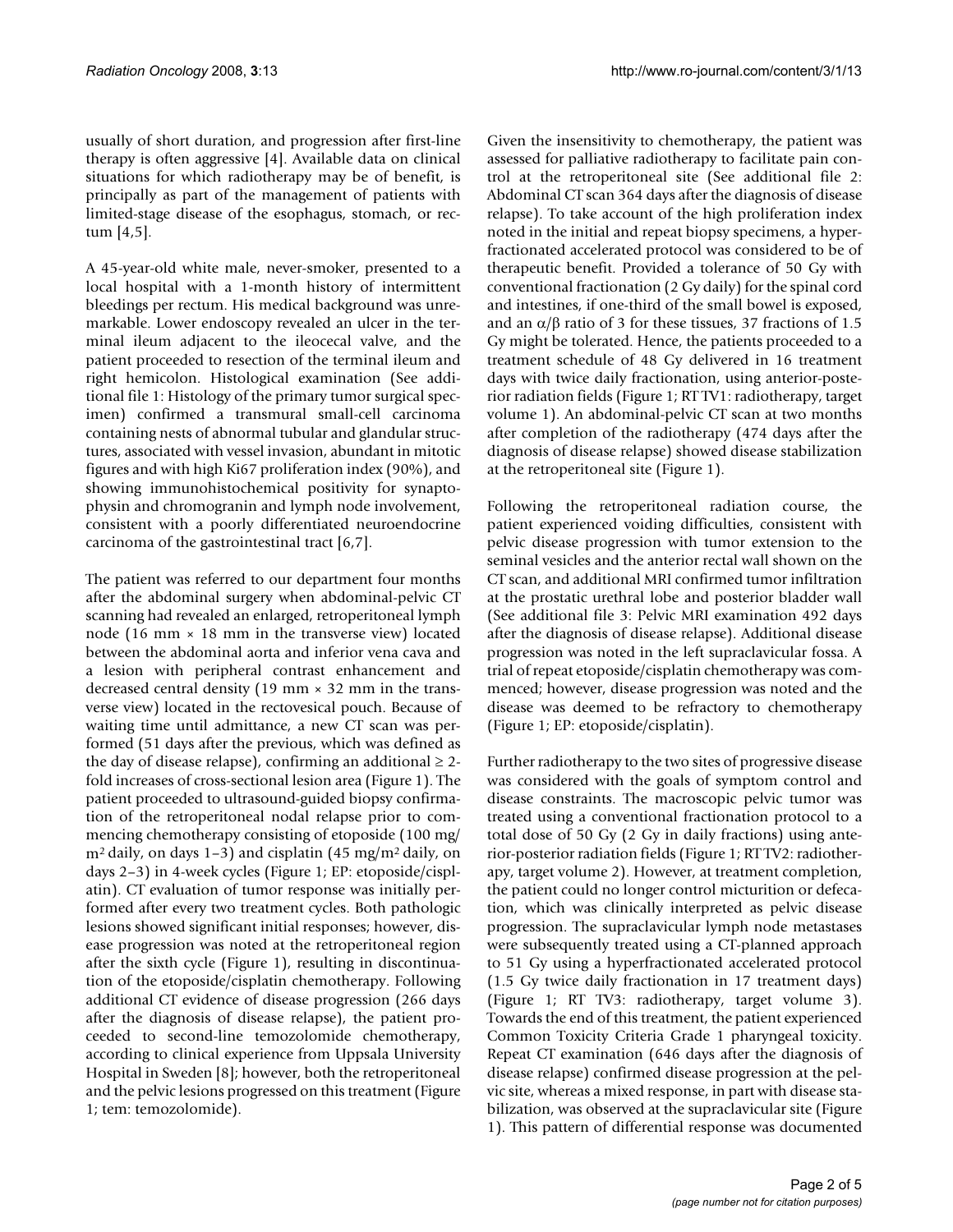

#### Poorly differentiated neur **Figure 1** oendocrine carcinoma – progression and therapy response of disease manifestations

**Poorly differentiated neuroendocrine carcinoma – progression and therapy response of disease manifestations**. Repeated helical CT scannings were accomplished in the course of the disease relapse (when the patient was referred to our institution), which was defined as day 1. On the basis of the diagnostic description of contrast-enhancing lesions in the transverse view, cross-sectional area (the maximum diameter multiplied by perpendicular bisector) of each lesion was calculated, according to the established World Health Organization criteria for evaluation of tumor response to cytotoxic therapy. Filled circles: lesion size at each CT record, determined relative to the cross-sectional area at first appearance (set to the value of 1). Stars: the radiological review at day 492, done by MRI. Thick lines: duration of the therapy regimens. Arrowheads: time for start of chemotherapy cycles. **EP**: chemotherapy consisting of etoposide and cisplatin. tem: chemotherapy consisting of temozolomide. RT: radiotherapy. TV1: target volume 1 (pathologic retroperitoneal lymph nodes). TV2: target volume 2 (macroscopic pelvic tumor). TV3: target volume 3 (pathologic supraclavicular lymph nodes).

until the time of patient death, two years and seven months after the primary surgery.

Given that nodal tumor masses are regular ovoid structures that show proportional changes in all dimensions, measurements of bidimensional tumor size (cross-sectional area) are fully in accordance with volumetric measurements when assessing treatment response [9]. Moreover, when almost all tumor cells are actively dividing, as in this patient, it is conceivable that any change in tumor size after a given treatment may be a direct consequence of the clonogenic regeneration rate, and it may therefore be possible to compare the efficacy of different radiotherapy fractionation regimens. These considerations are contingent on radiologic evaluation by a single imaging modality. In this patient, MRI was done once (to visualize intrapelvine structures; for practical reasons, cervical MRI was done simultaneously). Compared with CT scans, the MRI examination probably overestimated tumor sizes.

In extrapulmonary small-cell carcinomas, no randomized trials are reported to guide patient management, and few data exists on patient outcome after radiotherapy. Given the rarity of these tumor entities, treatment approaches have typically been extrapolated from trials designed for limited-stage small-cell lung carcinoma [10,11]. As outlined in a recent review, radiotherapy for small-cell carcinoma of the gastrointestinal tract has been prescribed in a wide variety of doses, ranging between 30 and 66 Gy, the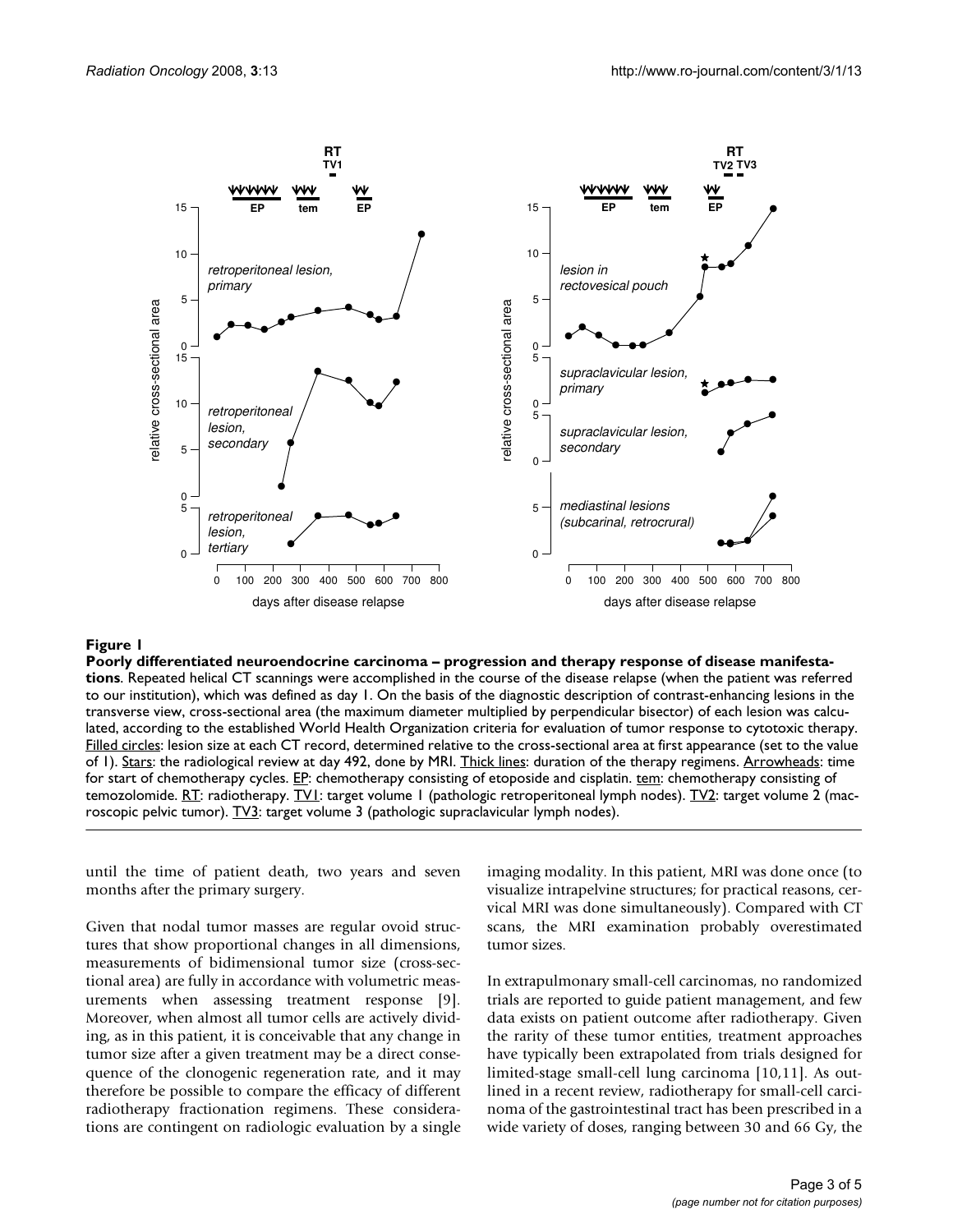higher doses typically administered with chemotherapy and with curative intent [4]. In a recent retrospective, single-center study on the use of radiotherapy in limitedstage extrapulmonary small-cell carcinoma, only 2 of 18 reported patients had been treated with hyperfractionated protocols [12]. The clinical observations in this patient and a previously reported case [6] suggest a role for radiation also with clearly palliative indications in extensive gastrointestinal tract small-cell carcinoma.

In this patient, the independent courses of accelerated hyperfractionated radiotherapy to the retroperitoneal and supraclavicular nodal sites appeared to result in a greater degree of tumor control when compared to the conventional daily fractionation course delivered to the pelvic recurrence. The 2-Gy Biological Equivalent Dose delivered by the intensified fractionation schedules equals 44–48 Gy, and the patient was able to complete both of the intensified radiotherapy regimens with acceptable acute toxicity. This aspect, together with the advantage of a reduction in overall treatment time, are critically important objectives of optimized radiation oncology care in the palliative therapy setting.

#### **Competing interests**

The author declares that she has no competing interests.

#### **Authors' contributions**

AHR conceived of the patient's treatment and management, supervised chemotherapy administration and radiotherapy treatment planning and accomplishment, performed interpretation and clinical approval of the radiologic assessments throughout the treatment course and for this presentation, and conceived, prepared, and approved the manuscript.

## **Additional material**

#### **Additional file 1**

*Histology of the primary tumor surgical specimen. The figure is displayed in PDF format. The panels represent sections with hematoxylin and eosin staining (left column) or immunohistochemical staining for Ki67 (right column) and depict an ileal, transmural small-cell carcinoma containing nests of abnormal tubular and glandular structures and with a high fraction (90%) of Ki67-positive tumor cells.*

Click here for file

[\[http://www.biomedcentral.com/content/supplementary/1748-](http://www.biomedcentral.com/content/supplementary/1748-717X-3-13-S1.pdf) 717X-3-13-S1.pdf]

## **Additional file 2**

*Abdominal CT scan 364 days after the diagnosis of disease relapse. The figure is displayed in PDF format. The images were generated by multislice CT technique (with the liver parenchyma in contrast-enhanced portovenous phase), and the two representative images in transverse view (left) and reconstructed image in coronal view (right) display retroperitoneal lymph node metastases (M) located between the abdominal aorta and inferior vena cava. The round structure located adjacent to the left kidney was a parapelvine cyst, which remained unaltered throughout the disease course.*

Click here for file

[\[http://www.biomedcentral.com/content/supplementary/1748-](http://www.biomedcentral.com/content/supplementary/1748-717X-3-13-S2.pdf) 717X-3-13-S2.pdf]

## **Additional file 3**

*Pelvic MRI examination 492 days after the diagnosis of disease* 

*relapse. The figure is displayed in PDF format. The two representative MR images are oblique and*  $T_2$ *-weighted and display the tumor (periphery*  $\blacksquare$ *indicated by arrows) located in the rectovesical pouch, infiltrating into the posterior wall of the bladder (* $\underline{B}$ *) and the urethral lobe of the prostate (* $\underline{P}$ *). Tumor extension to the anterior rectal wall was observed on an accompanying CT scan.*

Click here for file

[\[http://www.biomedcentral.com/content/supplementary/1748-](http://www.biomedcentral.com/content/supplementary/1748-717X-3-13-S3.pdf) 717X-3-13-S3.pdf]

#### **Acknowledgements**

To the patient, who taught me with his courage in tribulation.

To Drs Jan Folkvard Evensen and Eva Hoff Wanderås at Division of Cancer Medicine and Radiotherapy, The Norwegian Radium Hospital, for their assistance with the radiotherapy, and Drs Ljiljana Vlatkovic and Kjetil Knutstad at the Pathology Laboratories and Department of Radiology, The Norwegian Radium Hospital, for their assistance with the histologic and radiologic specimens, respectively.

#### **References**

- Kim JJ, Tannock IF: **[Repopulation of cancer cells during therapy:](http://www.ncbi.nlm.nih.gov/entrez/query.fcgi?cmd=Retrieve&db=PubMed&dopt=Abstract&list_uids=15965493) [an important cause of treatment failure.](http://www.ncbi.nlm.nih.gov/entrez/query.fcgi?cmd=Retrieve&db=PubMed&dopt=Abstract&list_uids=15965493)** *Nat Rev Cancer* 2005, **5:**516-25.
- 2. Bourhis J, Overgaard J, Audry H, Ang KK, Saunders M, Bernier J, Horiot JC, Le Maître A, Pajak TF, Poulsen MG, O'Sullivan B, Dobrowsky W, Hliniak A, Skladowski K, Hay JH, Pinto LH, Fallai C, Fu KK, Sylvester R, Pignon JP: **[Hyperfractionated or accelerated](http://www.ncbi.nlm.nih.gov/entrez/query.fcgi?cmd=Retrieve&db=PubMed&dopt=Abstract&list_uids=16950362) [radiotherapy in head and neck cancer: a meta-analysis.](http://www.ncbi.nlm.nih.gov/entrez/query.fcgi?cmd=Retrieve&db=PubMed&dopt=Abstract&list_uids=16950362)** *Lancet* 2006, **368:**843-854.
- 3. Budach W, Hehr T, Budach V, Belka C, Dietz K: **[A meta-analysis of](http://www.ncbi.nlm.nih.gov/entrez/query.fcgi?cmd=Retrieve&db=PubMed&dopt=Abstract&list_uids=16448551) hyperfractionated and accelerated radiotherapy and com[bined chemotherapy and radiotherapy regimens in unre](http://www.ncbi.nlm.nih.gov/entrez/query.fcgi?cmd=Retrieve&db=PubMed&dopt=Abstract&list_uids=16448551)sected locally advanced squamous cell carcinoma of the [head and neck.](http://www.ncbi.nlm.nih.gov/entrez/query.fcgi?cmd=Retrieve&db=PubMed&dopt=Abstract&list_uids=16448551)** *BMC Cancer* 2006, **6:**28.
- 4. Brenner B, Tang LH, Klimstra DS, Kelsen DP: **[Small-cell carcino](http://www.ncbi.nlm.nih.gov/entrez/query.fcgi?cmd=Retrieve&db=PubMed&dopt=Abstract&list_uids=15226341)[mas of the gastrointestinal tract: a review.](http://www.ncbi.nlm.nih.gov/entrez/query.fcgi?cmd=Retrieve&db=PubMed&dopt=Abstract&list_uids=15226341)** *J Clin Oncol* 2004, **22:**2730-2739.
- 5. Brenner B, Shah MA, Gonen M, Klimstra DS, Shia J, Kelsen DP: **[Small-cell carcinoma of the gastrointestinal tracts: a retro](http://www.ncbi.nlm.nih.gov/entrez/query.fcgi?cmd=Retrieve&db=PubMed&dopt=Abstract&list_uids=15150595)[spective study of 64 cases.](http://www.ncbi.nlm.nih.gov/entrez/query.fcgi?cmd=Retrieve&db=PubMed&dopt=Abstract&list_uids=15150595)** *Br J Cancer* 2004, **90:**1720-1726.
- 6. Ree AH: **[A complex case of rectal neuroendocrine carcinoma](http://www.ncbi.nlm.nih.gov/entrez/query.fcgi?cmd=Retrieve&db=PubMed&dopt=Abstract&list_uids=16819503) [with terminal delirium.](http://www.ncbi.nlm.nih.gov/entrez/query.fcgi?cmd=Retrieve&db=PubMed&dopt=Abstract&list_uids=16819503)** *Nat Clin Pract Gastroenterol Hepatol* 2006, **3:**408-413.
- 7. Klöppel G, Perren A, Heitz PU: **[The gastroenteropancreatic](http://www.ncbi.nlm.nih.gov/entrez/query.fcgi?cmd=Retrieve&db=PubMed&dopt=Abstract&list_uids=15153416) [neuroendocrine cell system and its tumors.](http://www.ncbi.nlm.nih.gov/entrez/query.fcgi?cmd=Retrieve&db=PubMed&dopt=Abstract&list_uids=15153416)** *Ann NY Acad Sci* 2004, **1014:**13-27.